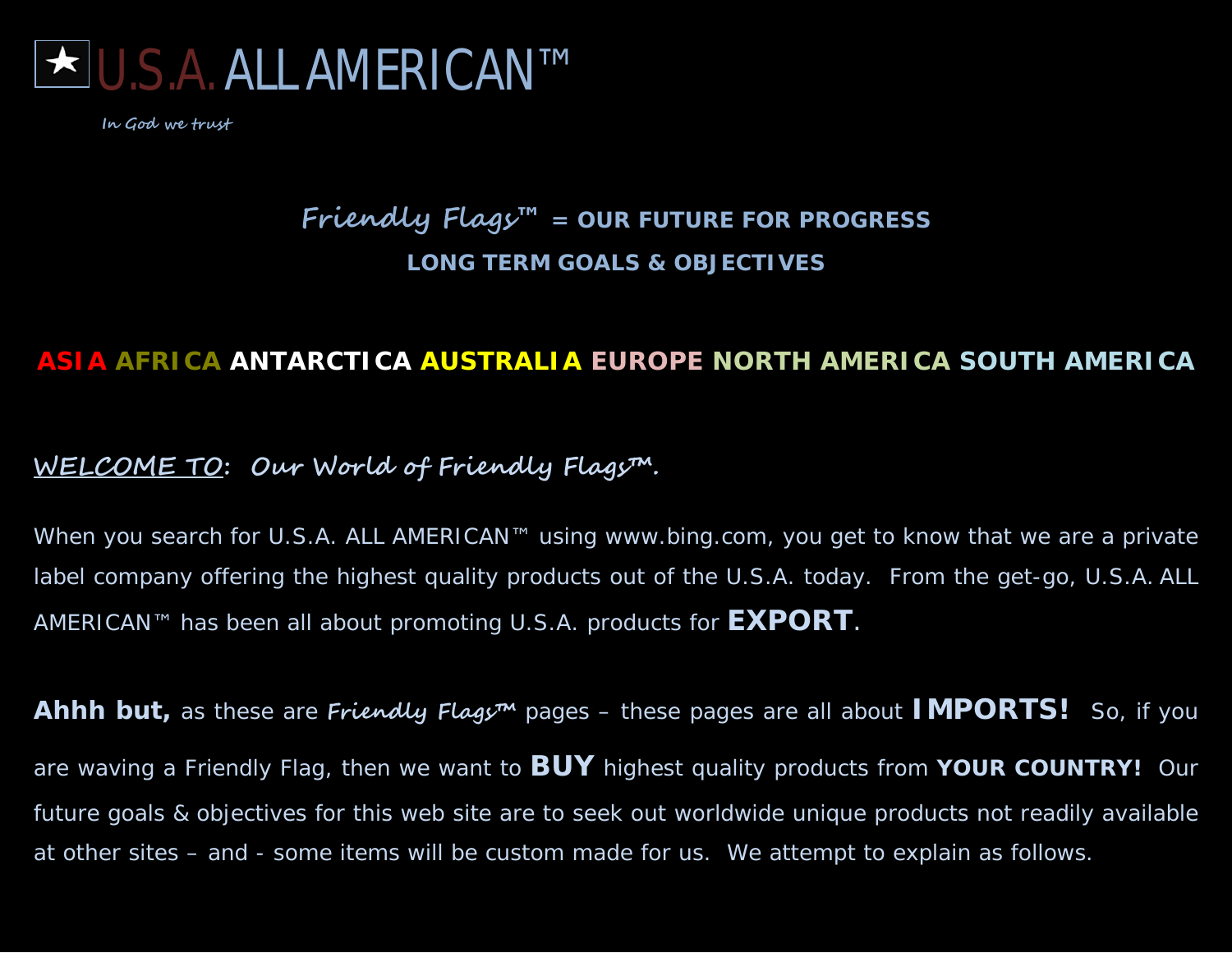

#### **Friendly Flags™ = OUR FUTURE FOR PROGRESS**

**LONG TERM GOALS & OBJECTIVES**

# **ASIA AFRICA ANTARCTICA AUSTRALIA EUROPE NORTH AMERICA SOUTH AMERICA**

#### **BACKGROUND**:

After we came up with the idea to offer our car-care products as a fundraising opportunity for local schools, hospitals, and favorite charities, we came up with a campaign slogan we branded: Fundraising & **FUEL**-Savings™. Since all we do around here is think, we then decided to take on some **FUN** products unrelated to the automotive and industrial industries; thereafter Fundraising & **FUN**-Raising™ was born.

Yep, we were still thinking. So, after that we thought: Why not extend this concept not only to help ourselves and charities right here in America, why not extend this idea to help charities throughout the world; therefore, we added a world-wide fundraising campaign marketed under **EMERGENCY-FUND RAISING™** in an effort to raise dollars for when Mother Nature strikes – no matter where she strikes. Detailed information relating to the aforementioned campaigns may be found by clicking on the above FUNDRAISING tab.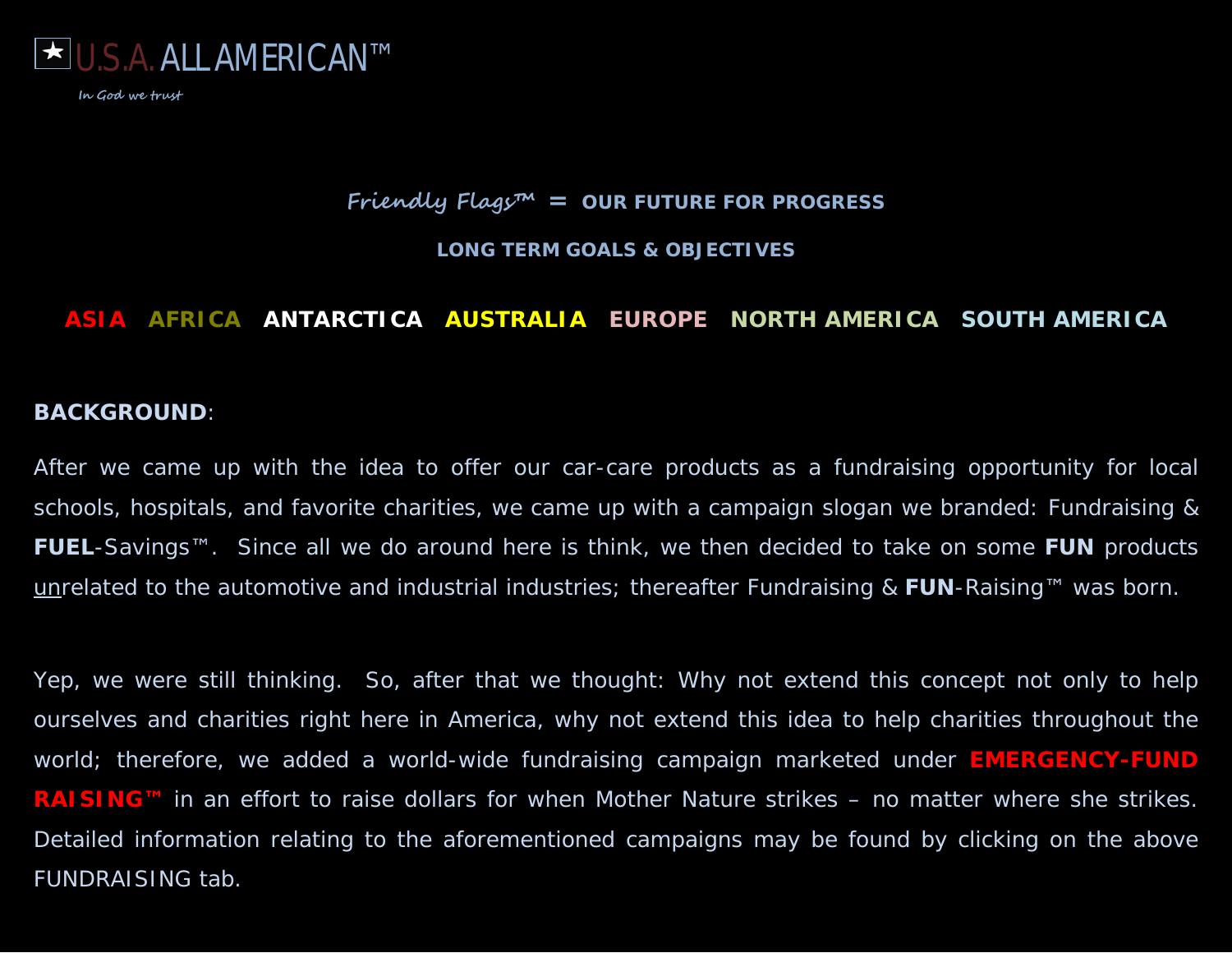

## **Friendly Flags™ = OUR FUTURE FOR PROGRESS**

#### **LONG TERM GOALS & OBJECTIVES**

## **ASIA AFRICA ANTARCTICA AUSTRALIA EUROPE NORTH AMERICA SOUTH AMERICA**

**BUT WAIT!!** THEN WE ASKED OURSELVES: What about the future and growth for U.S.A. ALL AMERICAN™? Although we shall continue to develop new product ideas for export, for Founder this was not far-reaching enough; so again, we put on our thinking caps. Yep, there must be more we could do. Therefore, we decided to broaden and apply this concept by putting our trusted U.S.A. ALL AMERICAN™ brand on highest quality products from around the world **for IMPORT.** Here's how that will work:



When one travels to Brazil, one marvels at the Christ the Redeemer statue (created by Polish-French monument sculptor Paul *Maximilien* Landowski). When in Brazil, the soapstone souvenir is readily available; however, after returning home, the soapstone version is nowhere to be found. That 12 inch statue is grand for a bookshelf or dresser; it should be available to those without opportunity to visit South America.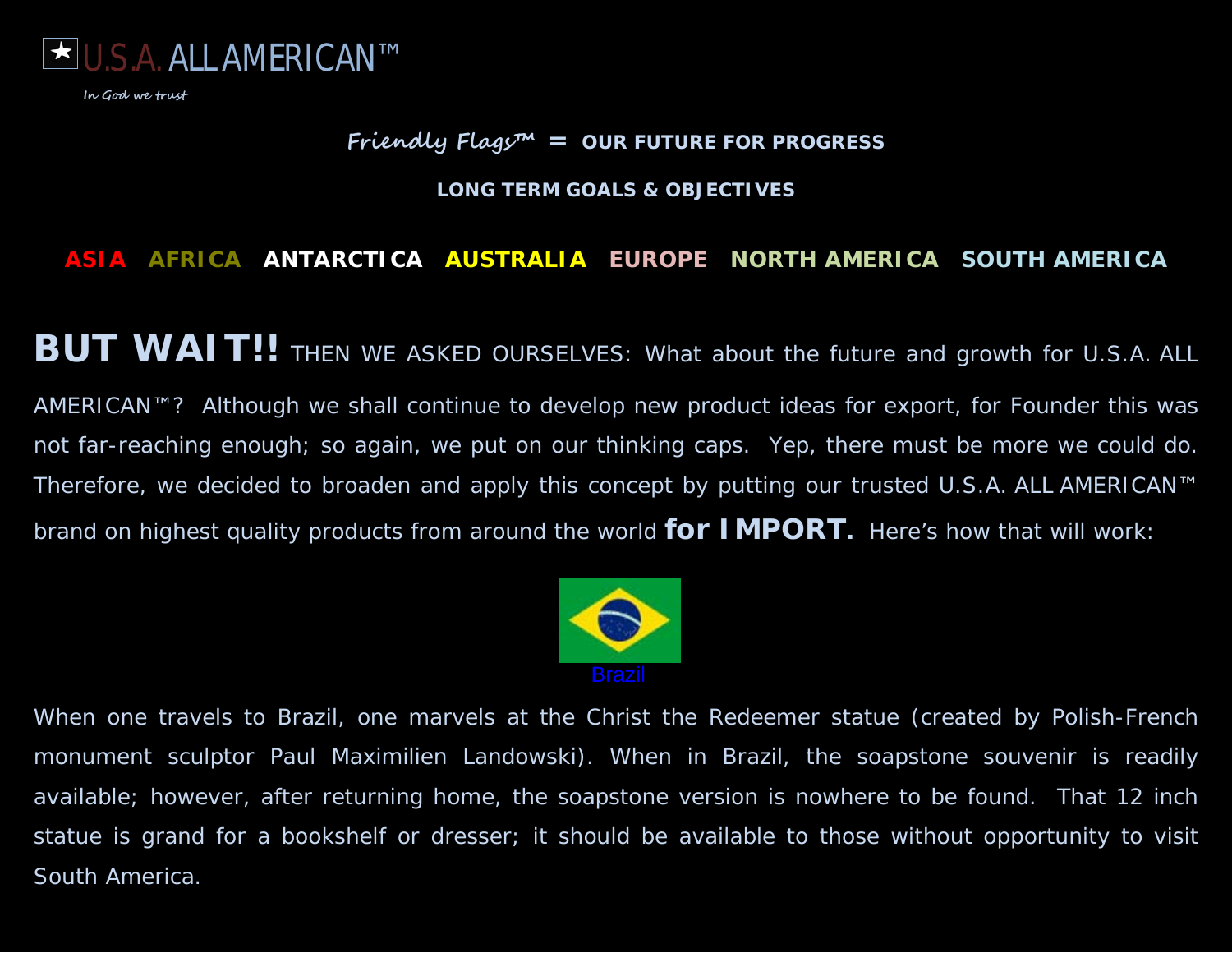

# **Friendly Flags™ = OUR FUTURE FOR PROGRESS**

#### **LONG TERM GOALS & OBJECTIVES**

#### **ASIA AFRICA ANTARCTICA AUSTRALIA EUROPE NORTH AMERICA SOUTH AMERICA**

Therefore, one of our goals would be to IMPORT & MARKET the soapstone version to all charities that in turn will market same to their patrons. When we export to Canada charities (for example), the Redeemer statue will be shipped on our behalf directly from Brazil to Canada – of course - the bottom of the statue would be carved: *Made in Brazil for* U.S.A. ALL AMERICAN™.



Founder has a favorite cracker; the crackers are made in Sweden. If we could import the crackers that we would brand: **Founder's Favorite Cracker™**; all of us here in the U.S. would be helping Sweden with its exports/economy. Yes, we at U.S.A. ALL AMERICAN™ would be extremely proud to market that hardto-find cracker under our trusted brand name. Of course, we could come up with our own **Founder's Favorite Cracker™** manufactured right here in America, but that would defeat the purpose of this **Friendly Flags™** adventure!!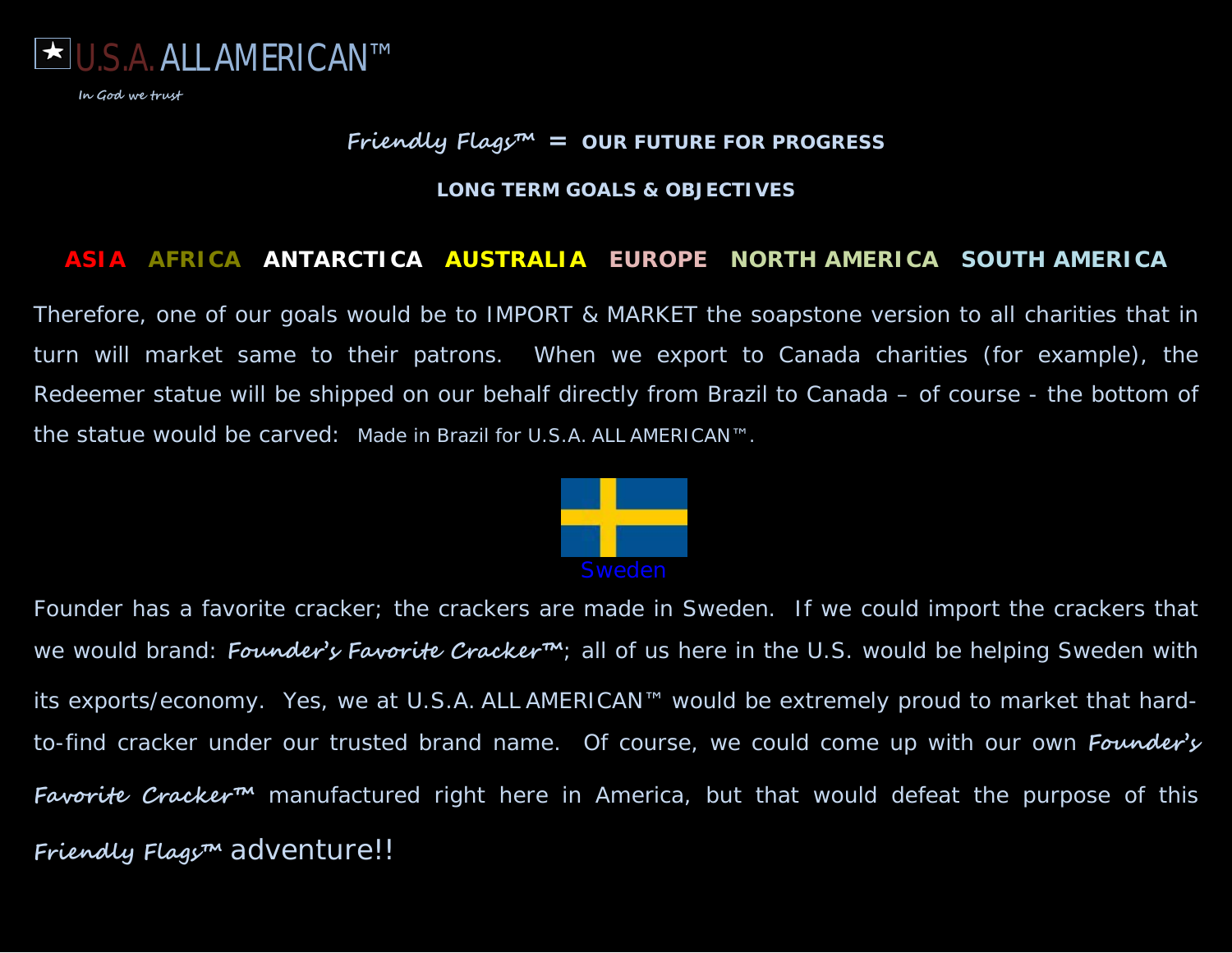

# **Friendly Flags™ = OUR FUTURE FOR PROGRESS**

#### **LONG TERM GOALS & OBJECTIVES**

# **ASIA AFRICA ANTARCTICA AUSTRALIA EUROPE NORTH AMERICA SOUTH AMERICA**

# **WHAT?? You want more examples?? OKAY, here goes !!**



Founder has a favorite souvenir from South Africa. It was purchased on the streets of Pretoria – it's a beaded giraffe – not worth a lot of money – but a treasure none the less. Because the beaded giraffe would be a lower cost item, it would be a grand addition to any charity - and who doesn't like giraffes??



**OR, HOW ABOUT EUROPEAN GOLD ??** Due to high demand, we shall offer expensive limited edition items crafted especially for U.S.A. ALL AMERICAN™. If we keep this up, soon we shall be as well known as Walmart®, Exxon®, or Apple®!! Ahhh, but guess what folks - that's the idea!!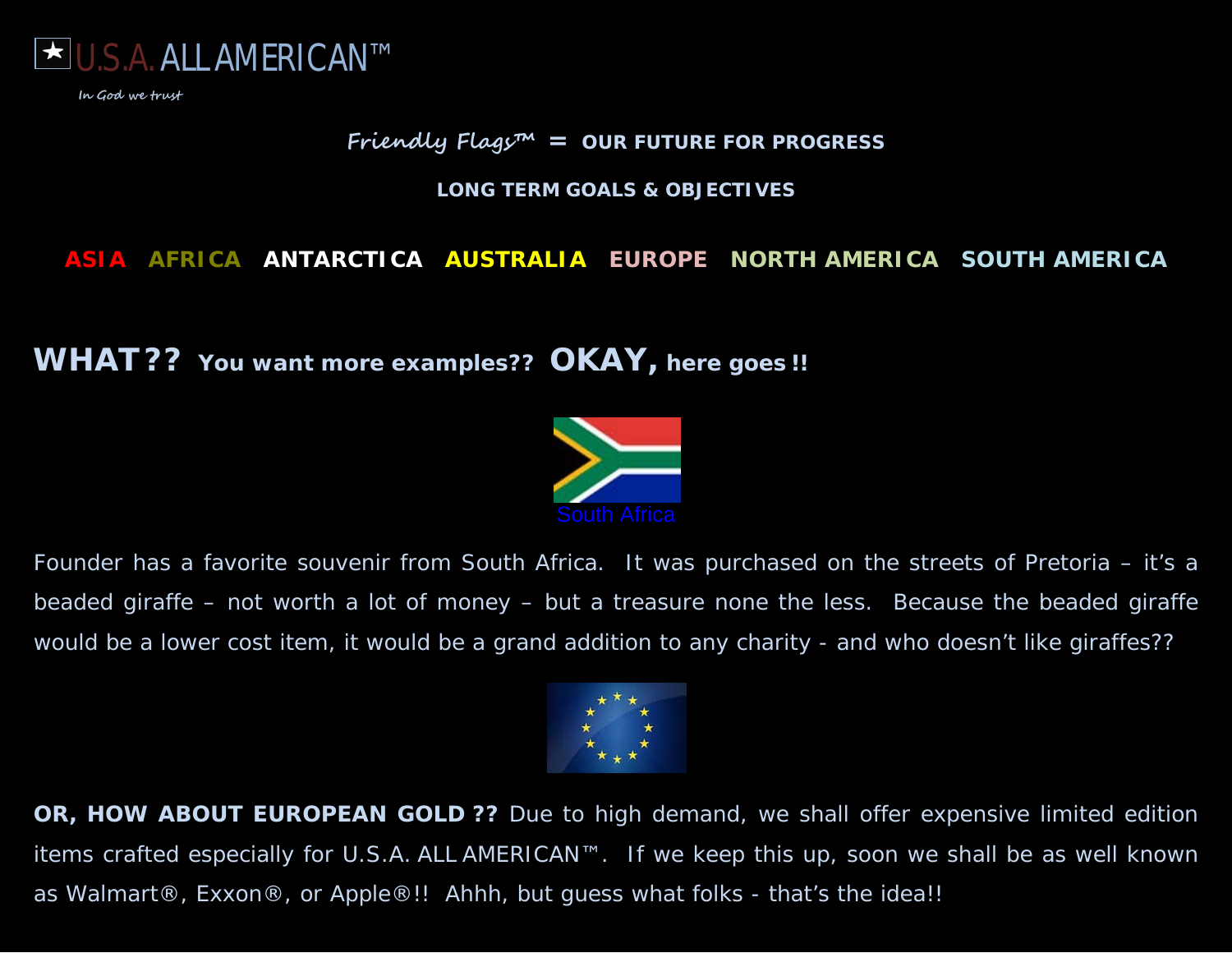

# **Friendly Flags™ = OUR FUTURE FOR PROGRESS**

#### **LONG TERM GOALS & OBJECTIVES**

# **ASIA AFRICA ANTARCTICA AUSTRALIA EUROPE NORTH AMERICA SOUTH AMERICA**

We have already put this concept to work by posting our first *Friendly Flagy*<sup>m</sup> product imported from AFRICA we branded: **KENYAN COFFEE UNTAMED™.**

Needless to say, all of this will not happen overnight – it'll take some time – so where do we start – first we search out seven products - one from each continent - then a single product from each country that's 200 more products – and - in-between – we shall search for products from the beautiful, remote, and independent islands scattered about the world (U.S.A. possessions included).

So, now you ask, why publish this page today? The Answer: We are proud to announce that we have found a **FUN** product that was designed in The Ukraine but will be manufactured right here in America. For sure it will become a collector's item and should bring in some real dollars for all charities world-wide.

We hope you will be excited about our new FUN-Raising™ product we call: LOOKING FOR A HOUSE!!<sup>™</sup> YES - as countries buy from us – we buy from them – YES - we do unto one country as we would want that country to do unto us. M.

#### **POSTSCRIPT:**

Have you heard about the Science Kids of New Zealand?

Scroll Down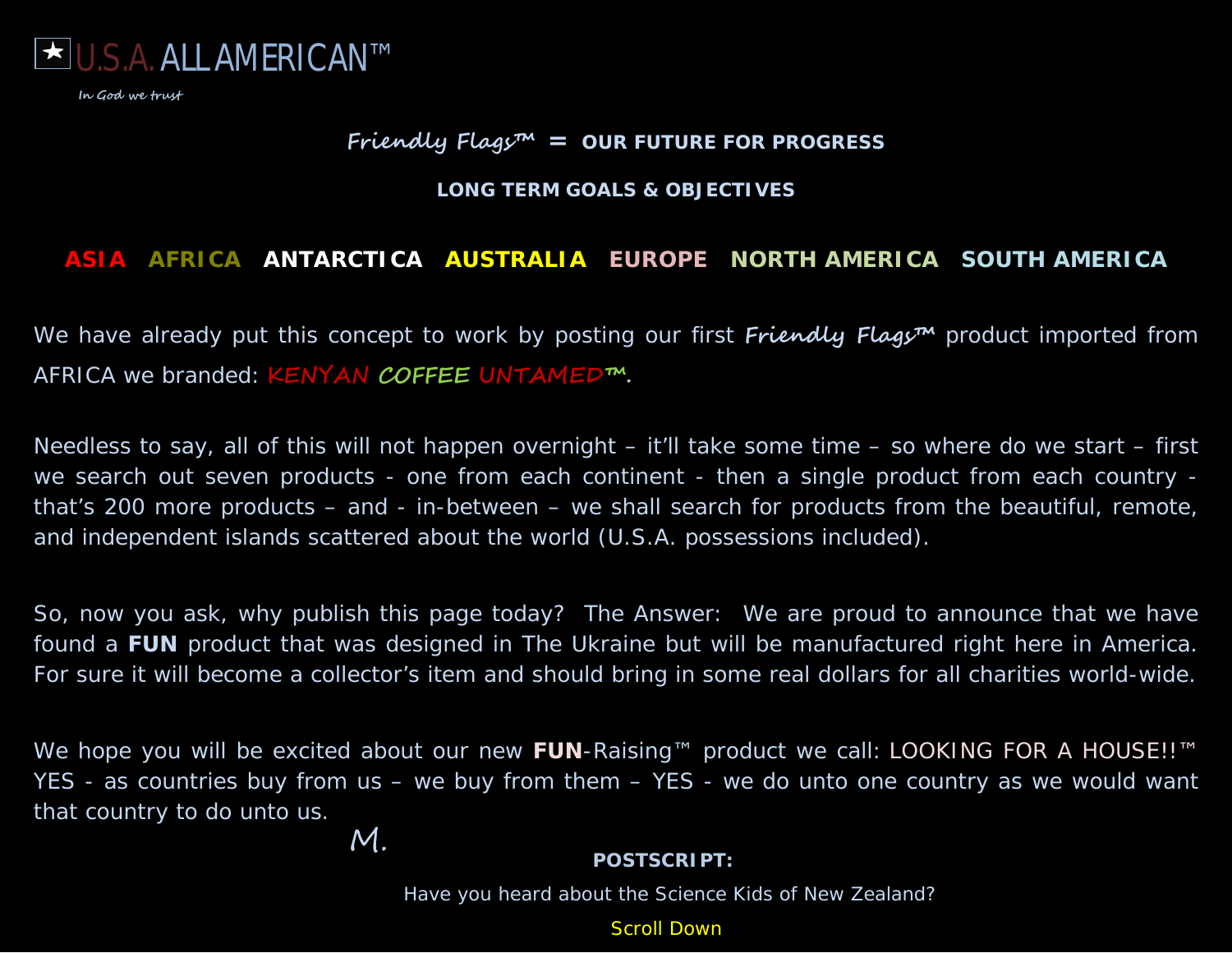

# **Friendly Flags™ = OUR FUTURE FOR PROGRESS**

#### **LONG TERM GOALS & OBJECTIVES**

#### **ASIA AFRICA ANTARCTICA AUSTRALIA EUROPE NORTH AMERICA SOUTH AMERICA**

Following is an alphabetical listing of every country in the world. *The United States of America* is extremely fortunate to have many friends – however – for educational purposes – all countries are listed – friends and foes alike. When Founder was in grammar school, the words *pray for peace* were often heard. It is important to pray - that someday - foes will become friends. Following is a friendly reminder to pray for peace.



*We express our gratitude to The Science Kids of New Zealand for providing the following festive showing of their Flags of the World.*

**HERE'S A MESSAGE FROM THE SCIENCE KIDS***: Enjoy a range of free flag pictures from different countries around the globe. There are around 200 countries in the world, including large ones, small ones, old ones, new ones, disputed ones, and some controlled by other countries or kingdoms (politics is complicated!). Scroll down to find the flag of your country!* **http://www.sciencekids.co.nz/pictures/flags.html**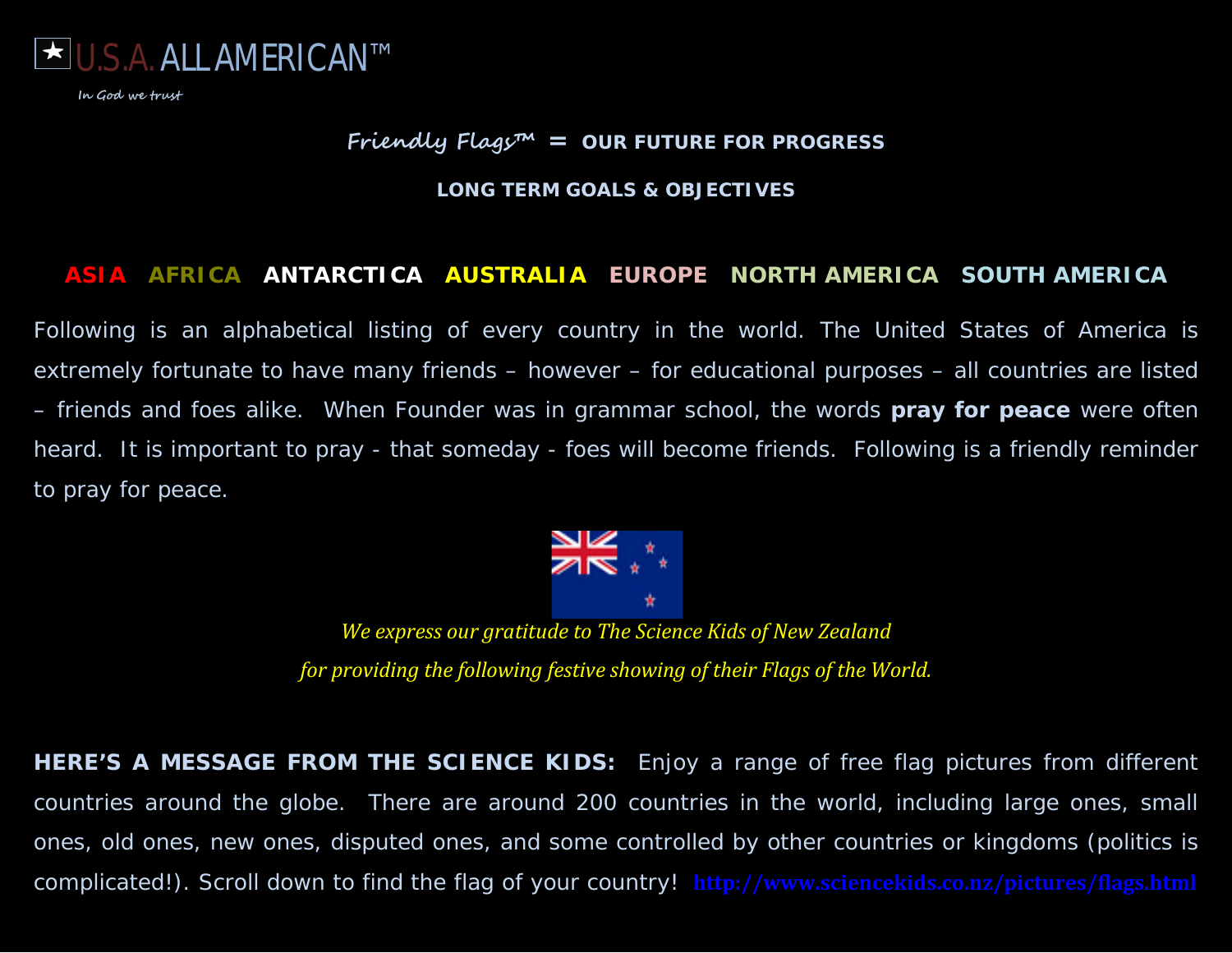# **New Zealand: Science Kids Flags of the World**

| ٧                   |                       | $\mathbf{E}$                       | Ŵ                   |                |                             |                                 |                 |
|---------------------|-----------------------|------------------------------------|---------------------|----------------|-----------------------------|---------------------------------|-----------------|
| Afghanistan         | Albania               | Algeria                            | <b>Andorra</b>      | Angola         | Antigua &<br><b>Barbuda</b> | <b>Argentina</b>                | Armenia         |
|                     |                       | $\mathbf{C}^*$                     |                     |                |                             | Ψ                               | 88.08           |
| <b>Australia</b>    | <b>Austria</b>        | Azerbaijan                         | <b>Bahamas</b>      | <b>Bahrain</b> | Bangladesh                  | <b>Barbados</b>                 | <b>Belarus</b>  |
|                     |                       |                                    | NK<br>M<br>品        |                |                             |                                 |                 |
| Belgium             | <b>Belize</b>         | <b>Benin</b>                       | Bermuda             | <b>Bhutan</b>  | Bolivia                     | Bosnia &<br>Herzegovina         | <b>Botswana</b> |
|                     |                       |                                    |                     |                |                             | $\star$                         |                 |
| <b>Brazil</b>       | <b>Brunei</b>         | Bulgaria                           | <b>Burkina Faso</b> | Burundi        | Cambodia                    | Cameroon                        | Canada          |
| 大金米                 | ĝ                     |                                    |                     | $\star$        | 大学                          |                                 | ſ:              |
| <b>Cape Verde</b>   | <b>Cayman Islands</b> | <b>Central African</b><br>Republic | Chad                | Chile          | China                       | Colombia                        | <b>Comoros</b>  |
| <b>KKKKK</b>        | $\Theta$              | 釁                                  | ×                   |                |                             | $\Lambda$<br>闪                  |                 |
| <b>Cook Islands</b> | <b>Costa Rica</b>     | Croatia                            | Cuba                | <b>Cyprus</b>  | <b>Czech Republic</b>       | Democratic Republic<br>of Congo | <b>Denmark</b>  |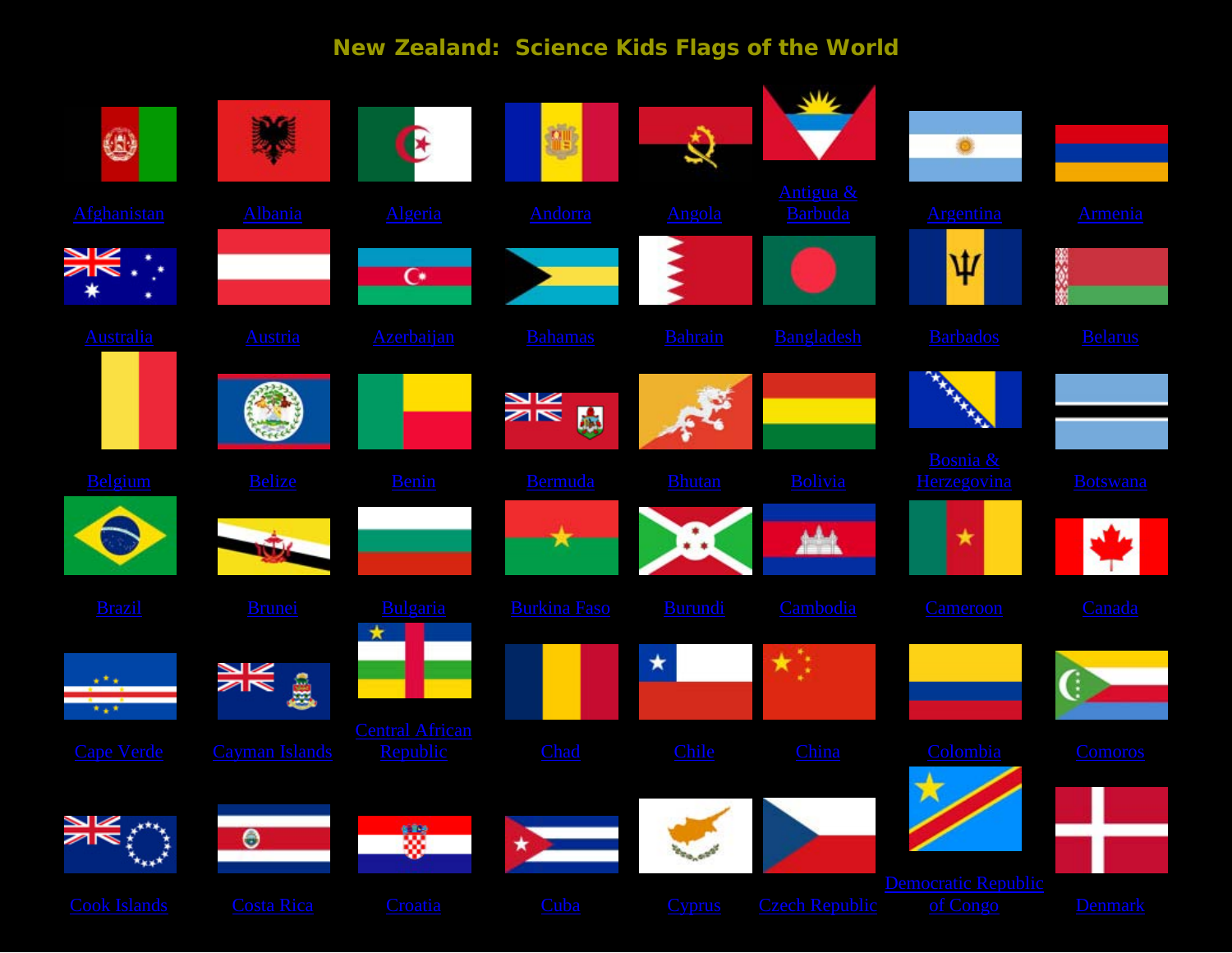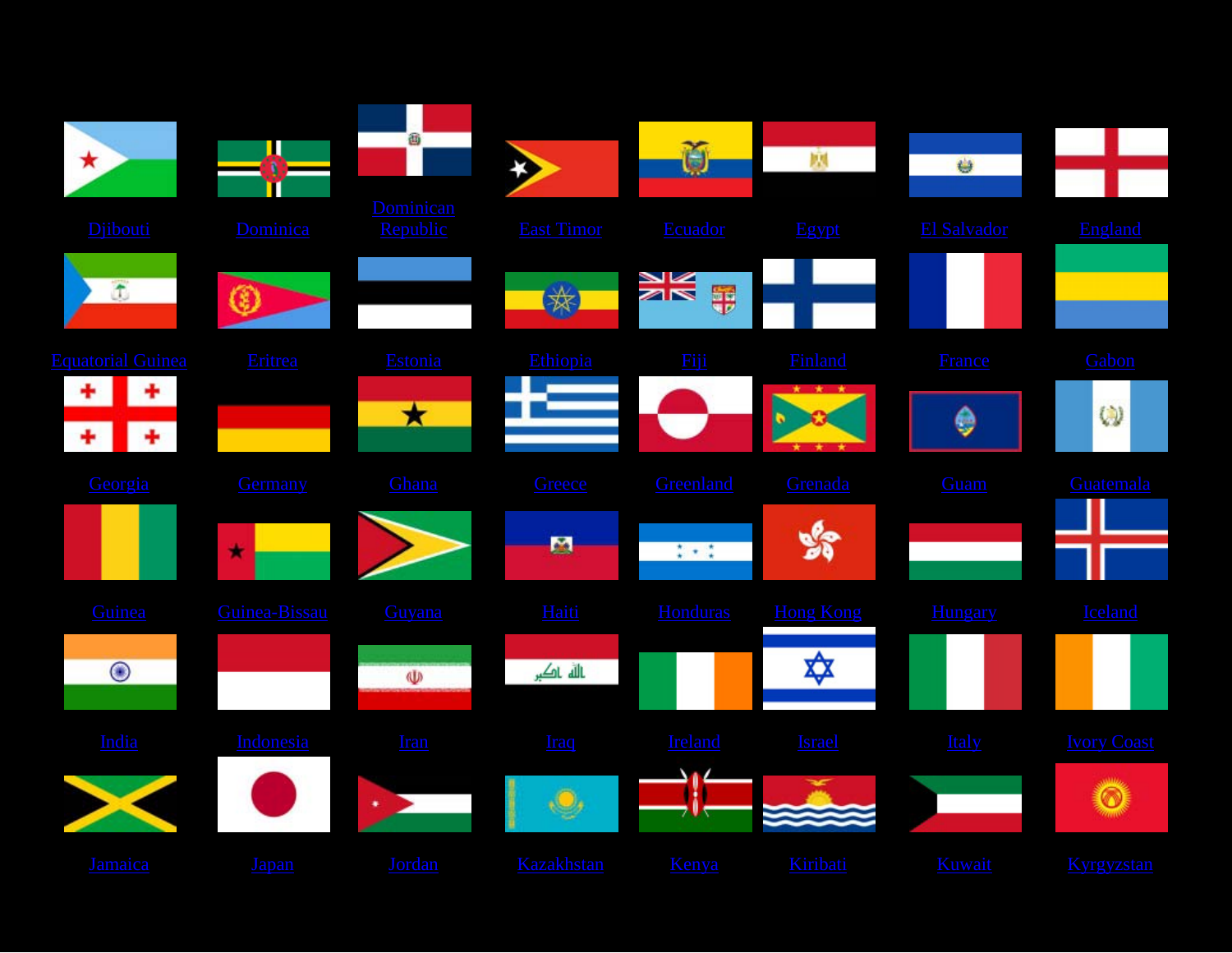|             |                           | 黍                                                        | $\bullet$          |               | $C^*$              | als.          |                    |
|-------------|---------------------------|----------------------------------------------------------|--------------------|---------------|--------------------|---------------|--------------------|
| Laos        | Latvia                    | Lebanon                                                  | Lesotho            | Liberia       | Libya              | Liechtenstein | Lithuania<br>♣     |
| Luxembourg  | Macedonia                 | Madagascar                                               | Malawi             | Malaysia      | <b>Maldives</b>    | Mali          | Malta              |
|             |                           | ٩                                                        | 皦                  |               | Ŭ                  | 曛             | 贲                  |
| Mauritania  | <b>Mauritius</b>          | Mexico                                                   | Moldova            | Monaco        | Mongolia           | Montenegro    | Morocco            |
| ★           |                           |                                                          |                    |               |                    |               |                    |
| Mozambique  | <b>Myanmar</b><br>(Burma) | <b>Namibia</b>                                           | Nauru              | Nepal         | <b>Netherlands</b> | New Caledonia | <b>New Zealand</b> |
| $\triangle$ |                           |                                                          | ၀                  |               | 夹                  | Ć             |                    |
| Nicaragua   | <b>Niger</b>              | Nigeria                                                  | <b>North Korea</b> | <b>Norway</b> | Oman               | Pakistan      | Palau              |
|             | $\star$<br>★              | S)                                                       | $\circledcirc$     |               |                    |               | $(\mathbf{0})$     |
| Palestine   |                           | Panama Papua New Guinea Paraguay Peru Philippines Poland |                    |               |                    |               | Portugal           |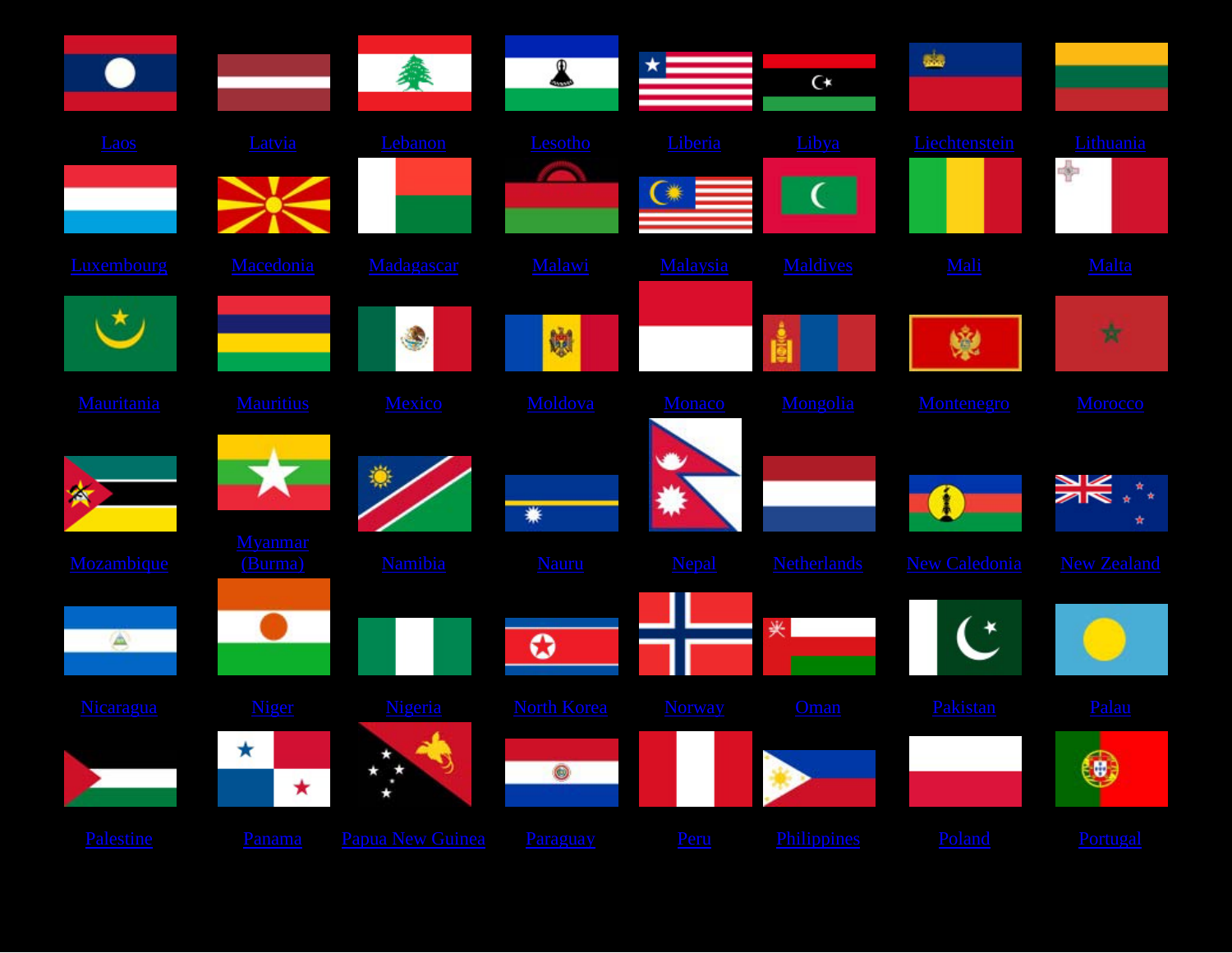|                                    |                      |                          |                          |              | ۰                         |                                |                |
|------------------------------------|----------------------|--------------------------|--------------------------|--------------|---------------------------|--------------------------------|----------------|
| <b>Puerto Rico</b>                 | Qatar                | <b>Republic of Congo</b> | Romania                  | Russia       | Rwanda                    | <b>Saint Kitts &amp; Nevis</b> | Saint Lucia    |
|                                    |                      |                          | * *                      | 多笑以为         |                           | $\star$                        | ത<br>X         |
| aint Vincent and the<br>Grenadines | <b>Samoa</b>         | <b>San Marino</b>        | Sao Tome and<br>Principe | Saudi Arabia | Scotland                  | Senegal                        | Serbia         |
|                                    |                      | $C^*$                    | 电                        |              | $^\star$<br>™∗            |                                |                |
| Seychelles                         | <b>Sierra Leone</b>  | Singapore                | Slovakia                 | Slovenia     | Solomon<br><b>Islands</b> | Somalia                        | South Africa   |
| III<br>₩                           | ∗                    | 瓣                        |                          |              |                           |                                |                |
| <b>South Korea</b>                 | <b>South Sudan</b>   | Spain                    | Sri Lanka                | Sudan        | <b>Suriname</b>           | Swaziland                      | <b>Sweden</b>  |
|                                    | $\star$<br>$\star$   | ☀                        | œ                        |              |                           |                                | ★              |
| Switzerland                        | <b>Syria</b>         | Taiwan                   | Tajikistan               | Tanzania     | Thailand                  | The Gambia                     | Togo           |
| ۰.                                 |                      | <b>©</b>                 |                          |              | XK                        | G                              |                |
| Tonga                              | Trinidad &<br>Tobago | Tunisia                  | Turkey                   | Turkmenistan | Tuvalu                    | Uganda                         | <b>Ukraine</b> |